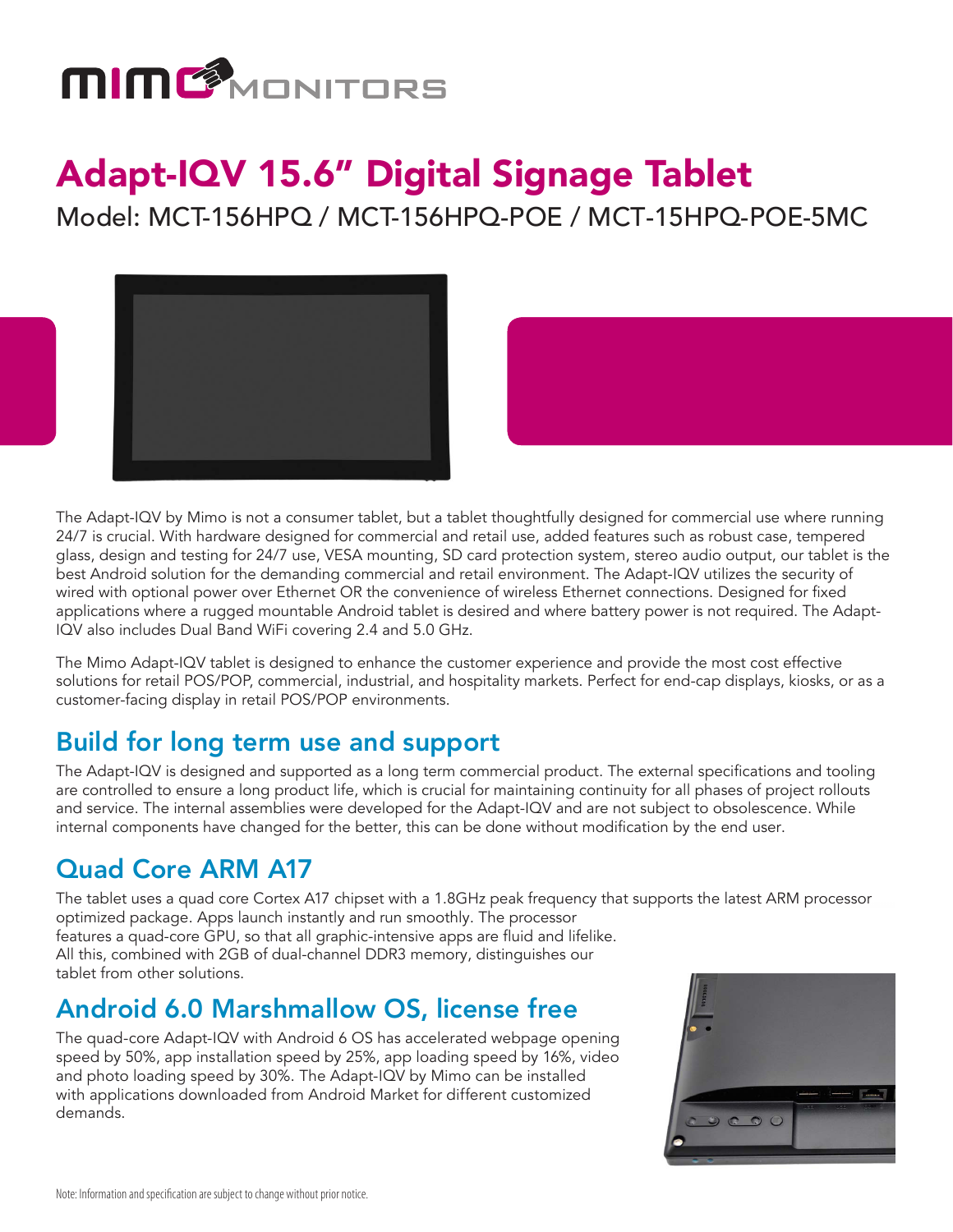

### High-quality tempered glass multi-touch panel

The Adapt-IQV by Mimo features a 10 point multi-touch projected capacitive panel. The capacitive touch panel is made of scratch-free tempered glass, and produced with a double- deck glass process and advanced laser carving. The touch panel responds fast and accurately without dead corners, allowing users to easily interact with your designed app.

### VESA mount, wired Ethernet and Optional Power over Ethernet

Unlike consumer tablets, the Adapt-IQV is designed with VESA mounting holes on the back, and an SD card with protection cap to meet the demanding environment of commercial and retail installations. In addition to the built-in Wi-Fi, our tablet comes with a wired RJ45 Ethernet connection and a SD memory slot to expand the internal memory. Along with wired Ethernet, the Adapt-IQV can be optionally configured with Power over Ethernet (POE) to power the tablet over the network connection. On the Adapt-IQV, you can also connect printers, bar code scanners, or any other USB accessory to the USB ports located on the back side tablet.

#### Add on Module Slots

The Adapt-IQV by Mimo has 3 USB based add on module slots. These slots are designed to accept a magnetic stripe reader, 2D barcode reader, NFC module and more. New hardware capabilities can be added for future requirements.

### Play Full HD video smoothly, support, Flash & HTML5

The Adapt-IQV by Mimo plays 4k videos smoothly, and is compatible with 480P, 720P, and 1080p videos in all kinds of formats: TS, H.264, WMV, MPEG4, etc. The tablet supports Adobe Flash 11.0 and HTML5 animation technology, and can easily access dynamic webpage, and on-line videos or games.

#### The best equipped commercial and retail tablet

The Adapt-IQV is fully equipped with all the typical tablet functions for running advanced and sophisticated client applications and offering users a rich and interactive experience.

#### Elegant, Light, Durable, Modern, Professional

The Adapt-IQV 15.6" is designed with high-quality ABS case with modern zero-bezel design, thus greatly improving scratch resistance.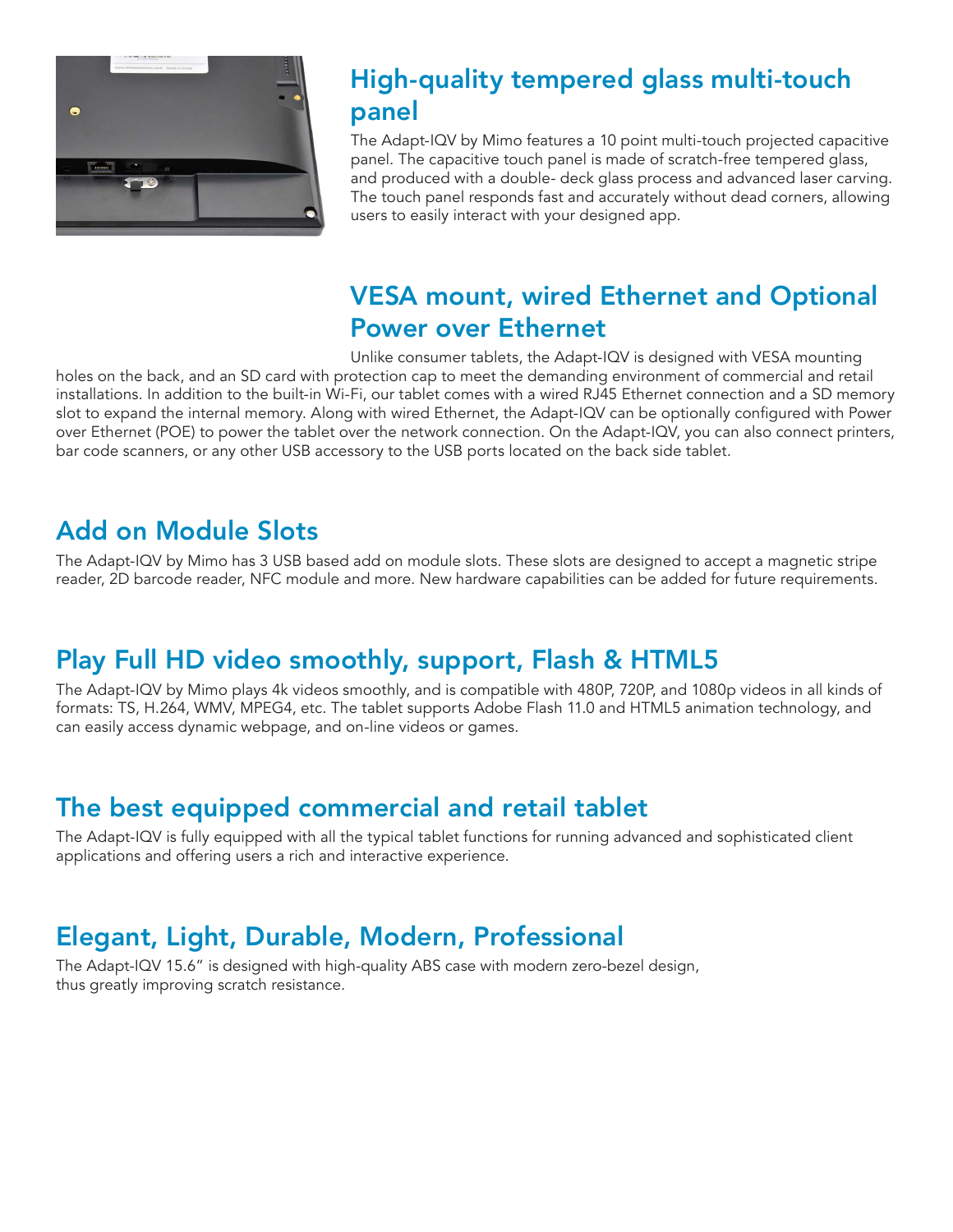## Product Specifications

| <b>Number of Pixel</b><br>1366(H) x 768(V)<br><b>Aspect Ratio</b><br>16:9 wide<br><b>Touch Panel</b><br>10 point touch projected capacitive<br>Display<br>LED Side-light type<br>Back-light<br>350 cd/m2<br><b>Brightness</b><br><b>Contrast Ratio</b><br>800:1<br>Video<br>MKV, TS, FLV, AVI, VOB, MPG, DAT, ASF, RM, MOV, 3GP, MP4, WMV<br>Media Format<br>Audio<br>MP2, WMA, WAV, AAC, OGG, ASF<br>Picture<br>JPG, BMP, GIF<br><b>Ethernet Port x2</b><br><b>RJ45 Communication Port</b><br>USB x2<br>USB 2.0 host type A×5<br>1/0<br>Micro USB<br>Micro USB 2.0 $\times$ 1<br>Add-on Module slot<br>USB 2.0 x 3<br>3W x2<br>High quality speaker<br>Speakers<br>Amplifier<br>3W x2<br>Power requirement<br>DC 12V±5% input - barrel connector<br>1KHz audio playback: ~18W max. - Off: 0W<br>Power consumption<br><b>AC/DC Adapter</b><br>AC 100-240Vac, 2A max. 50-60Hz, 12V/2A AC/DC Adapter supplied<br>Power<br><b>Power over Ethernet POE</b><br>Yes, optional<br>LED<br>ON: Green - Timer standby: Orange - OFF: light off<br>Power switch on back<br>Switch<br>Ethernet<br><b>RJ45</b><br>10/100Mbps LAN<br>802.11 b/g/n a/b/g/n/ac Dual Band 2.4 and 5.0 GHz<br>Wi-Fi<br>Wireless<br>Bluetooth<br><b>BT4.2</b><br>Camera<br>Front<br>Front: 5M pixels (optional)<br>Keys button<br>+, -, Up, Down, Menu/Enter<br><b>Function Keys</b><br><b>Barcode Scanner</b><br><b>Barcode Scanner</b><br>2D Barcode scanner (optional)<br>CPU<br>Cortex-A9, Quad Core, up to 1.6 GHz |
|--------------------------------------------------------------------------------------------------------------------------------------------------------------------------------------------------------------------------------------------------------------------------------------------------------------------------------------------------------------------------------------------------------------------------------------------------------------------------------------------------------------------------------------------------------------------------------------------------------------------------------------------------------------------------------------------------------------------------------------------------------------------------------------------------------------------------------------------------------------------------------------------------------------------------------------------------------------------------------------------------------------------------------------------------------------------------------------------------------------------------------------------------------------------------------------------------------------------------------------------------------------------------------------------------------------------------------------------------------------------------------------------------------------------------------------------------------------------------------------|
|                                                                                                                                                                                                                                                                                                                                                                                                                                                                                                                                                                                                                                                                                                                                                                                                                                                                                                                                                                                                                                                                                                                                                                                                                                                                                                                                                                                                                                                                                      |
|                                                                                                                                                                                                                                                                                                                                                                                                                                                                                                                                                                                                                                                                                                                                                                                                                                                                                                                                                                                                                                                                                                                                                                                                                                                                                                                                                                                                                                                                                      |
|                                                                                                                                                                                                                                                                                                                                                                                                                                                                                                                                                                                                                                                                                                                                                                                                                                                                                                                                                                                                                                                                                                                                                                                                                                                                                                                                                                                                                                                                                      |
|                                                                                                                                                                                                                                                                                                                                                                                                                                                                                                                                                                                                                                                                                                                                                                                                                                                                                                                                                                                                                                                                                                                                                                                                                                                                                                                                                                                                                                                                                      |
|                                                                                                                                                                                                                                                                                                                                                                                                                                                                                                                                                                                                                                                                                                                                                                                                                                                                                                                                                                                                                                                                                                                                                                                                                                                                                                                                                                                                                                                                                      |
|                                                                                                                                                                                                                                                                                                                                                                                                                                                                                                                                                                                                                                                                                                                                                                                                                                                                                                                                                                                                                                                                                                                                                                                                                                                                                                                                                                                                                                                                                      |
|                                                                                                                                                                                                                                                                                                                                                                                                                                                                                                                                                                                                                                                                                                                                                                                                                                                                                                                                                                                                                                                                                                                                                                                                                                                                                                                                                                                                                                                                                      |
|                                                                                                                                                                                                                                                                                                                                                                                                                                                                                                                                                                                                                                                                                                                                                                                                                                                                                                                                                                                                                                                                                                                                                                                                                                                                                                                                                                                                                                                                                      |
|                                                                                                                                                                                                                                                                                                                                                                                                                                                                                                                                                                                                                                                                                                                                                                                                                                                                                                                                                                                                                                                                                                                                                                                                                                                                                                                                                                                                                                                                                      |
|                                                                                                                                                                                                                                                                                                                                                                                                                                                                                                                                                                                                                                                                                                                                                                                                                                                                                                                                                                                                                                                                                                                                                                                                                                                                                                                                                                                                                                                                                      |
|                                                                                                                                                                                                                                                                                                                                                                                                                                                                                                                                                                                                                                                                                                                                                                                                                                                                                                                                                                                                                                                                                                                                                                                                                                                                                                                                                                                                                                                                                      |
|                                                                                                                                                                                                                                                                                                                                                                                                                                                                                                                                                                                                                                                                                                                                                                                                                                                                                                                                                                                                                                                                                                                                                                                                                                                                                                                                                                                                                                                                                      |
|                                                                                                                                                                                                                                                                                                                                                                                                                                                                                                                                                                                                                                                                                                                                                                                                                                                                                                                                                                                                                                                                                                                                                                                                                                                                                                                                                                                                                                                                                      |
|                                                                                                                                                                                                                                                                                                                                                                                                                                                                                                                                                                                                                                                                                                                                                                                                                                                                                                                                                                                                                                                                                                                                                                                                                                                                                                                                                                                                                                                                                      |
|                                                                                                                                                                                                                                                                                                                                                                                                                                                                                                                                                                                                                                                                                                                                                                                                                                                                                                                                                                                                                                                                                                                                                                                                                                                                                                                                                                                                                                                                                      |
|                                                                                                                                                                                                                                                                                                                                                                                                                                                                                                                                                                                                                                                                                                                                                                                                                                                                                                                                                                                                                                                                                                                                                                                                                                                                                                                                                                                                                                                                                      |
|                                                                                                                                                                                                                                                                                                                                                                                                                                                                                                                                                                                                                                                                                                                                                                                                                                                                                                                                                                                                                                                                                                                                                                                                                                                                                                                                                                                                                                                                                      |
|                                                                                                                                                                                                                                                                                                                                                                                                                                                                                                                                                                                                                                                                                                                                                                                                                                                                                                                                                                                                                                                                                                                                                                                                                                                                                                                                                                                                                                                                                      |
|                                                                                                                                                                                                                                                                                                                                                                                                                                                                                                                                                                                                                                                                                                                                                                                                                                                                                                                                                                                                                                                                                                                                                                                                                                                                                                                                                                                                                                                                                      |
|                                                                                                                                                                                                                                                                                                                                                                                                                                                                                                                                                                                                                                                                                                                                                                                                                                                                                                                                                                                                                                                                                                                                                                                                                                                                                                                                                                                                                                                                                      |
|                                                                                                                                                                                                                                                                                                                                                                                                                                                                                                                                                                                                                                                                                                                                                                                                                                                                                                                                                                                                                                                                                                                                                                                                                                                                                                                                                                                                                                                                                      |
|                                                                                                                                                                                                                                                                                                                                                                                                                                                                                                                                                                                                                                                                                                                                                                                                                                                                                                                                                                                                                                                                                                                                                                                                                                                                                                                                                                                                                                                                                      |
|                                                                                                                                                                                                                                                                                                                                                                                                                                                                                                                                                                                                                                                                                                                                                                                                                                                                                                                                                                                                                                                                                                                                                                                                                                                                                                                                                                                                                                                                                      |
|                                                                                                                                                                                                                                                                                                                                                                                                                                                                                                                                                                                                                                                                                                                                                                                                                                                                                                                                                                                                                                                                                                                                                                                                                                                                                                                                                                                                                                                                                      |
|                                                                                                                                                                                                                                                                                                                                                                                                                                                                                                                                                                                                                                                                                                                                                                                                                                                                                                                                                                                                                                                                                                                                                                                                                                                                                                                                                                                                                                                                                      |
|                                                                                                                                                                                                                                                                                                                                                                                                                                                                                                                                                                                                                                                                                                                                                                                                                                                                                                                                                                                                                                                                                                                                                                                                                                                                                                                                                                                                                                                                                      |
|                                                                                                                                                                                                                                                                                                                                                                                                                                                                                                                                                                                                                                                                                                                                                                                                                                                                                                                                                                                                                                                                                                                                                                                                                                                                                                                                                                                                                                                                                      |
|                                                                                                                                                                                                                                                                                                                                                                                                                                                                                                                                                                                                                                                                                                                                                                                                                                                                                                                                                                                                                                                                                                                                                                                                                                                                                                                                                                                                                                                                                      |
| 2GB DDR3 SDRAM<br><b>DRAM Memory</b>                                                                                                                                                                                                                                                                                                                                                                                                                                                                                                                                                                                                                                                                                                                                                                                                                                                                                                                                                                                                                                                                                                                                                                                                                                                                                                                                                                                                                                                 |
| <b>Storage Memory</b><br>8GB eMMC Flash                                                                                                                                                                                                                                                                                                                                                                                                                                                                                                                                                                                                                                                                                                                                                                                                                                                                                                                                                                                                                                                                                                                                                                                                                                                                                                                                                                                                                                              |
| Hardware Systems<br><b>External Memory</b><br>SD Card (SDHC Class10 compatible)                                                                                                                                                                                                                                                                                                                                                                                                                                                                                                                                                                                                                                                                                                                                                                                                                                                                                                                                                                                                                                                                                                                                                                                                                                                                                                                                                                                                      |
| Software / OS<br>Android 4.4 KitKat                                                                                                                                                                                                                                                                                                                                                                                                                                                                                                                                                                                                                                                                                                                                                                                                                                                                                                                                                                                                                                                                                                                                                                                                                                                                                                                                                                                                                                                  |
| Flash<br>Adobe 10.2 supported                                                                                                                                                                                                                                                                                                                                                                                                                                                                                                                                                                                                                                                                                                                                                                                                                                                                                                                                                                                                                                                                                                                                                                                                                                                                                                                                                                                                                                                        |
| Body and cover are black ABS & PC<br>Case design                                                                                                                                                                                                                                                                                                                                                                                                                                                                                                                                                                                                                                                                                                                                                                                                                                                                                                                                                                                                                                                                                                                                                                                                                                                                                                                                                                                                                                     |
| Dimensions without add-ons<br>Width: 387.3mm x Height: 240.3mm x Depth: 26.9mm                                                                                                                                                                                                                                                                                                                                                                                                                                                                                                                                                                                                                                                                                                                                                                                                                                                                                                                                                                                                                                                                                                                                                                                                                                                                                                                                                                                                       |
| Weight without add-ons<br>963g (main body only, excluding AC adapter and metal bracket)                                                                                                                                                                                                                                                                                                                                                                                                                                                                                                                                                                                                                                                                                                                                                                                                                                                                                                                                                                                                                                                                                                                                                                                                                                                                                                                                                                                              |
| 100mm x 100mm VESA mounting screw holes<br>Mounting                                                                                                                                                                                                                                                                                                                                                                                                                                                                                                                                                                                                                                                                                                                                                                                                                                                                                                                                                                                                                                                                                                                                                                                                                                                                                                                                                                                                                                  |
| Clock Battery (for RTC)<br>Lithium-ion non-rechargeable coin battery                                                                                                                                                                                                                                                                                                                                                                                                                                                                                                                                                                                                                                                                                                                                                                                                                                                                                                                                                                                                                                                                                                                                                                                                                                                                                                                                                                                                                 |
| <b>General Information</b><br>-15 -- 65 degrees C<br><b>Storage Temp</b>                                                                                                                                                                                                                                                                                                                                                                                                                                                                                                                                                                                                                                                                                                                                                                                                                                                                                                                                                                                                                                                                                                                                                                                                                                                                                                                                                                                                             |
| <b>Working Temp</b><br>-10 --50 degrees C                                                                                                                                                                                                                                                                                                                                                                                                                                                                                                                                                                                                                                                                                                                                                                                                                                                                                                                                                                                                                                                                                                                                                                                                                                                                                                                                                                                                                                            |
| Storage / Working Humidity<br>10 - 90% non-condensing                                                                                                                                                                                                                                                                                                                                                                                                                                                                                                                                                                                                                                                                                                                                                                                                                                                                                                                                                                                                                                                                                                                                                                                                                                                                                                                                                                                                                                |
| <b>MTBF</b><br>50,000 hours demonstrated                                                                                                                                                                                                                                                                                                                                                                                                                                                                                                                                                                                                                                                                                                                                                                                                                                                                                                                                                                                                                                                                                                                                                                                                                                                                                                                                                                                                                                             |
| Warranty<br>3 years                                                                                                                                                                                                                                                                                                                                                                                                                                                                                                                                                                                                                                                                                                                                                                                                                                                                                                                                                                                                                                                                                                                                                                                                                                                                                                                                                                                                                                                                  |
| FCC, CE, & RoHS<br>Certifications                                                                                                                                                                                                                                                                                                                                                                                                                                                                                                                                                                                                                                                                                                                                                                                                                                                                                                                                                                                                                                                                                                                                                                                                                                                                                                                                                                                                                                                    |